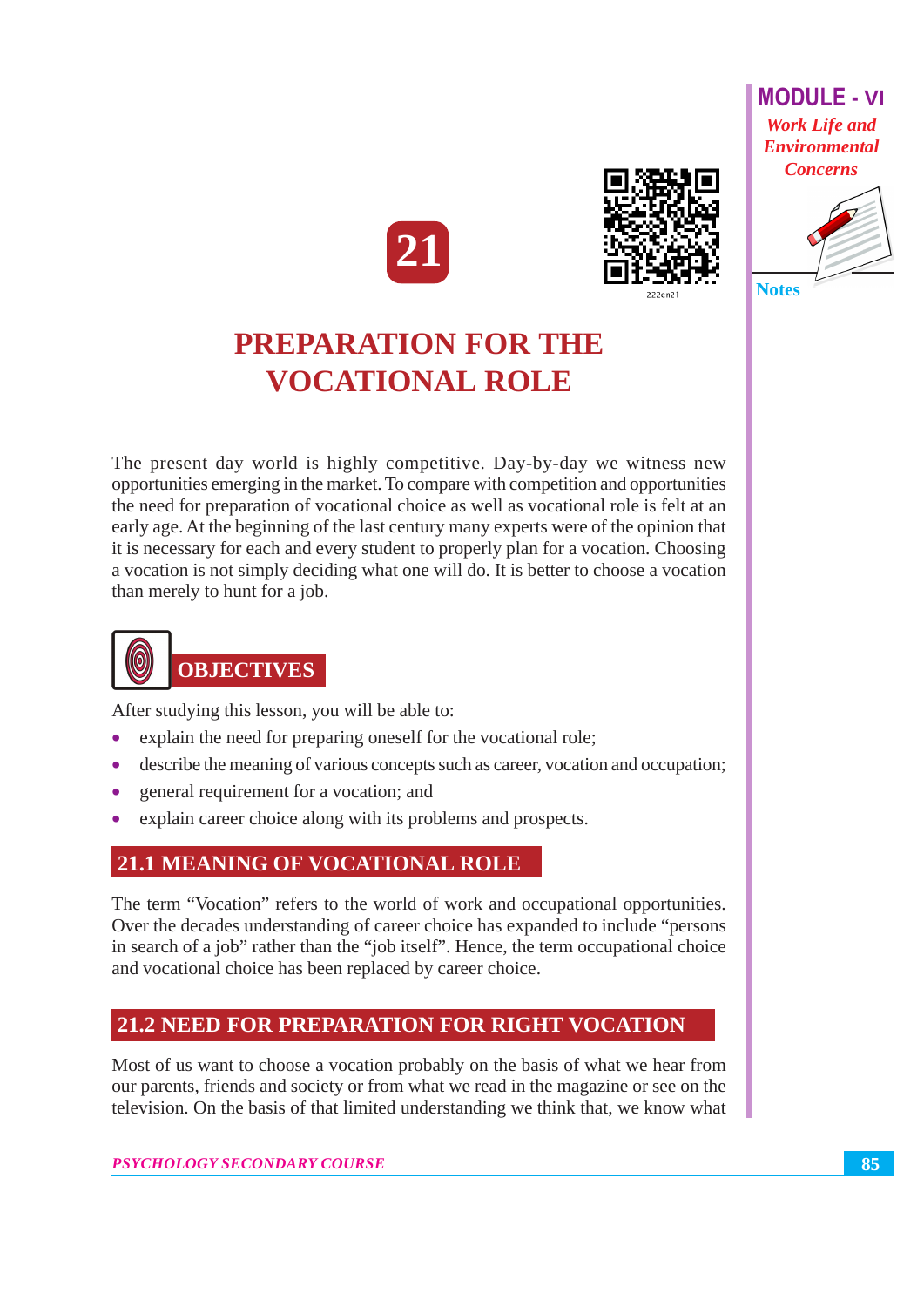

**Notes** 

work 'is' and tend to understand its problems. If after choosing a vocation we come to realise that our ability and aptitude do not fit for the same we will loose money, time and so on. Hence, it is necessary to prepare oneself and make the right choice. Choosing the appropriate stream of education is a process which needs serious thinking. Infact entry into the education system itself starts with the process of choice making. When one makes the choice, it is from general level of education to specialized training. So, there are two options for the students–general education and special training. General education is education aimed at providing students with elementary skills in reading, writing, knowledge of physical, social, cultural, environmental values, and motivation. Generally the qualification for entry to occupation or for admission to higher education or various special training courses is secondary/senior secondary level.

**Preparation for the Vocational Role** 

# **INTEXT QUESTION 21.1**

1. Identify and explain the two options necessary for choosing the right violation.

#### **20.3 SPECIAL TRAINING**

Currently education in India is spreading at a fast rate. The increase in the number of educated persons has already upset the employment position in the country and the number of failures in higher education is on the rise year after year. Keeping this in mind the need for special training is felt, because we still need competent persons, in every field of work.

The special training required for different occupations is useful for the students who are preparing for entry into those occupations. You would also like to know the institutions required for special training. Information about some of these institutions is listed below:

- 1. Professional Institute: These institutions provide higher education at the graduate and post-graduate level for preparing the students for specialized fields such as medical, engineering, management, information technology, and law etc.
- **2. Polytechnique:** These institutions offer courses and impart training which prepares the students as technicians and other sub-professions like junior engineer, draughtsman and other technical staff.
- **3. Commercial Institutions:** These institutes give training in courses like typing, short hand, book keeping, file management etc.
- **4. Craft Training School:** The demand for craft training schools like cutting and tailoring, weaving, embroidery, handicrafts and wood carving has been increasing over the last few years.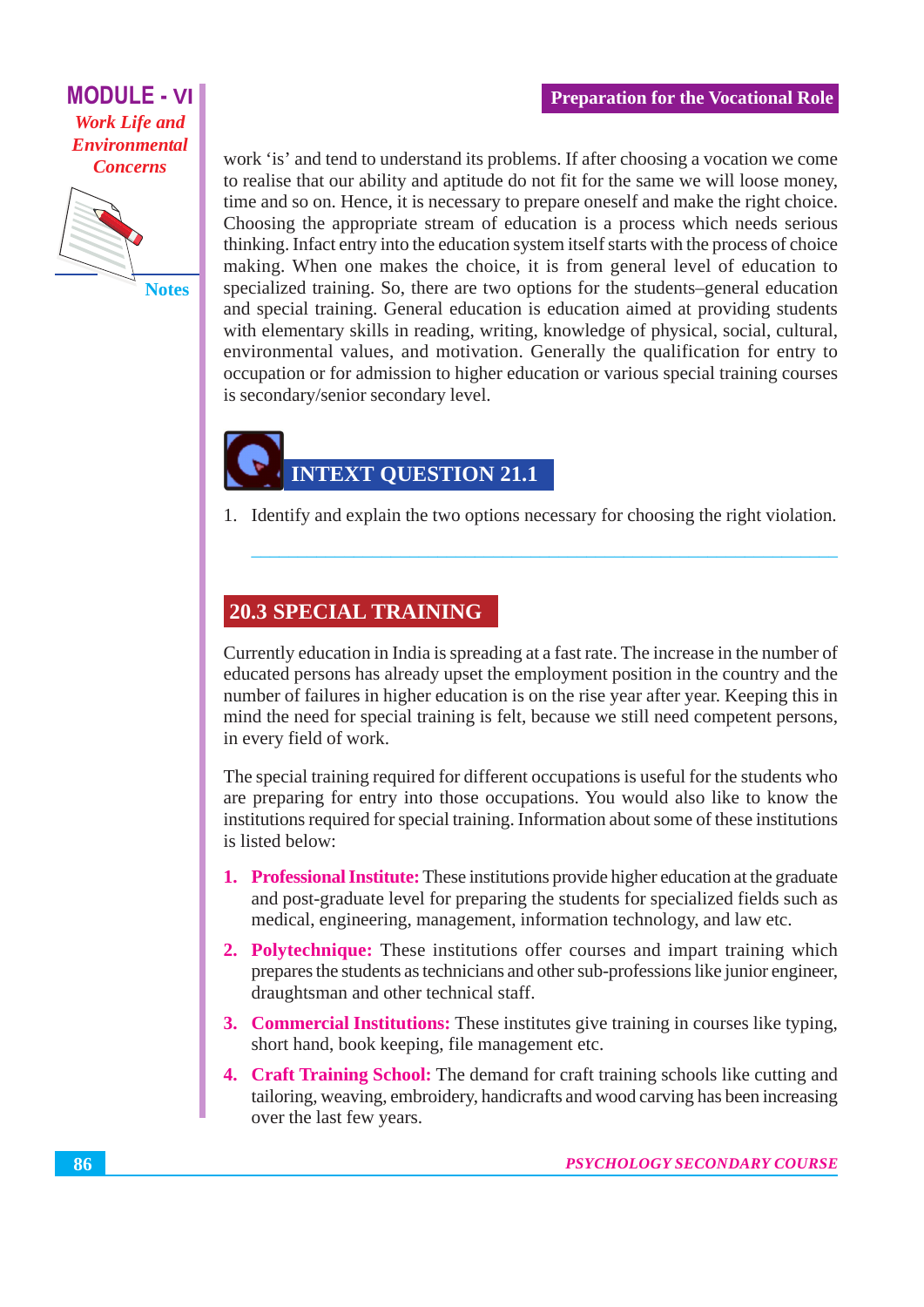- **5. Special Institutions:** Now a days the younger generation is attracted towards specialized institutes like the film and television institutions, merchant navy, institutes of hotel management, fashion technology etc.
- **6. Correspondence Institutions:** Those students who do not get admission into regular institutions due to one or the other reason are provided education through distance mode, they can complete their education while they can stay at their homes or they can earn for their livelihood. Indira Gandhi National Open University (IGNOU), Anna Mallai University, Aligarh Muslim University, Aligarh, School of Open Learning, Delhi University are such institutions which provide education through distance mode. The material provided to you is also through distance mode, which is being provided to you by National Institute of Open Schooling (NIOS).



1. What is the purpose of specialized institutions?

#### 21.4 CONCEPTS OF CAREER, VOCATION & **OCCUPATION**

Throughout history 'career' has been known by a number of different names such as vocation and occupation, but the word 'career' is more modern and inclusive than the term vocation. Career is also broader than occupation. Career refers to "the course" of events that constitute a life. It involves the sequence of occupations and other life roles which combine to express one's commitment to work in his or her total pattern of self development. Occupation is a group of similar jobs in several establishments.

An occupation refers to a group of similar jobs in several establishments. It differs from job which stands of a group of similar position in one plant, business, institution or other work place. A vocation is an occupation, either professional or voluntary, that is carried out more for its altruistic benefit, than for income, which might be regarded as a secondary aspect of the vocation, however beneficial. Vocation can be seen as fulfilling a psychological need of a worker and the term is also used to describe any occupation for which a person is specifically gifted, and usually implies that the worker has a calling for it.

#### **21.5 GENERAL REQUIREMENTS FOR A VOCATION**

It is necessary to understand the world of work. The world of work comprises unlimited number of occupations. For example  $-$  if you want to be a teacher then

**PSYCHOLOGY SECONDARY COURSE** 

#### **MODULE - VI Work Life and Environmental Concerns**



**Notes**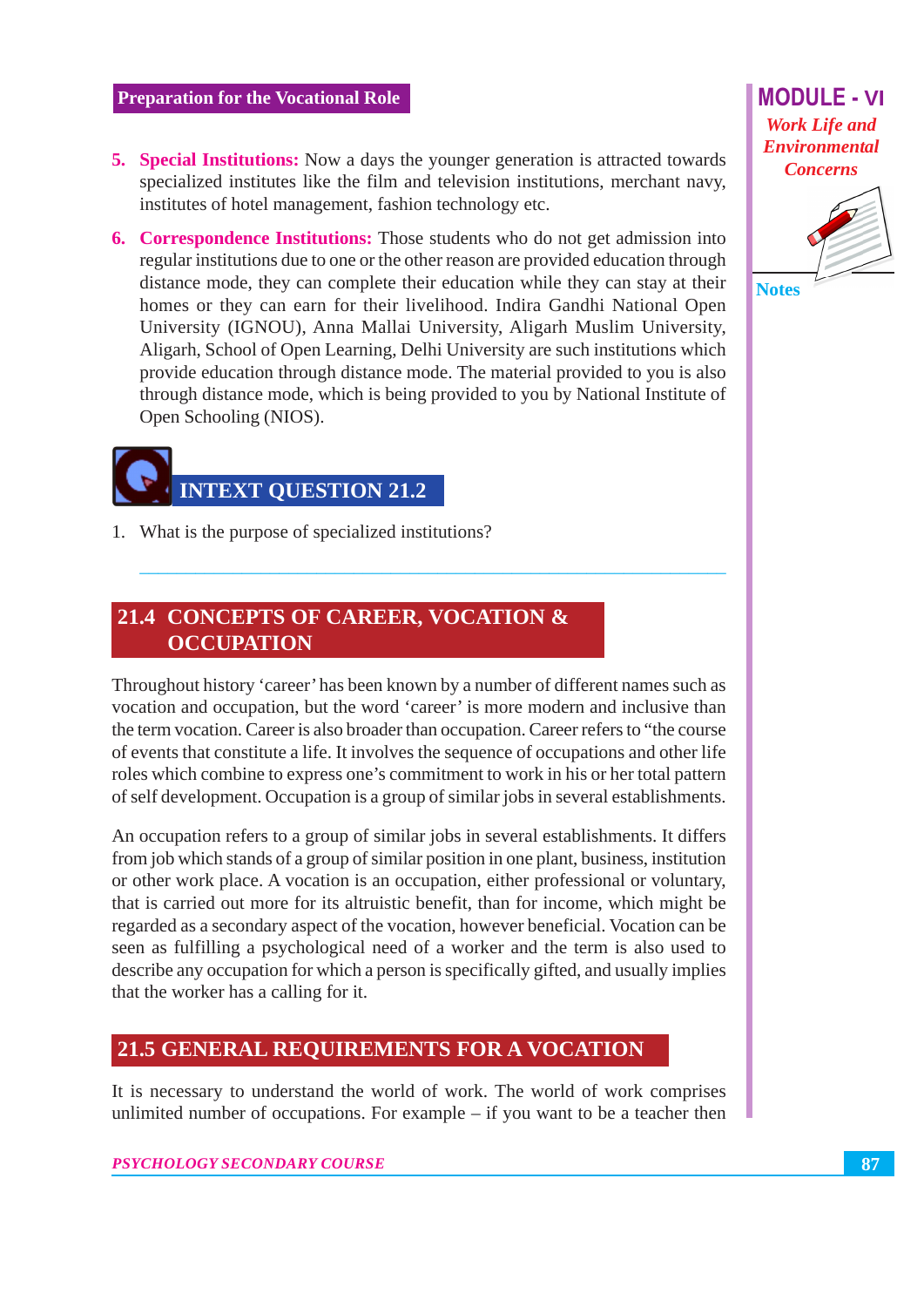#### **MODULE - VI Work Life and Environmental Concerns**



**Notes** 

you should be clear that teaching profession in itself comprises of so many types, having different qualifications for different levels.

Each job has some requirements. These include (i) Age requirement, (ii) Gender requirement, (iii) Citizenship requirement, (iv) Physical (specially for armed forces) requirement, (v) Personality requirement, (vi) Educational and training requirements, (vii) Experience requirement, (vii) Legal requirement, and (ix) Licensing requirement.

The above requirements cannot be same for all types of jobs. For example physical requirements for the Armed Forces will be strictly followed but for a sales worker it is of almost of no importance. Even the physical requirements differ across different States of our country.

#### **Activity 1**

#### **Requirements for a job**

- i) Can you list the physical requirements of following jobs? Provide reasons for your answer.
	- $a)$ Army
- e) Sports teacher f) Farmer
- $b)$ Teacher
- $c)$ Doctor g) Lawyer
- Sales worker  $\mathbf{d}$

To fulfill the motives of choosing a vocation is dependent on educational and vocational planning. The importance of planning cannot be overlooked. It is necessary for each and every person to plan his or her education before hand. We know that the goal of general education is to develop positive attitude and respect for all types of work to be carried out for the proper functioning of society. The term general education is used to describe education from Primary level to College/University level and has different stages, such as Elementary, Secondary, Higher secondary and so on.

#### **Activity 2**

#### **Planning**

We plan our day-to-day activities. Suppose you want to go to picnic with your friends. Can you visualize how work is distributed among group members? You are required to distribute work to enjoy a pleasant picnic. This is just for one day.

Do you think you will get success in your education and vocation without proper planning? This is a big question before you, it requires thinking from your side.

#### **21.6 EMERGING PERSPECTIVE ON VOCATIONAL CHOICE**

After educational and vocational planning one should go for vocational choice. In the above sections you would have realized the importance of planning necessary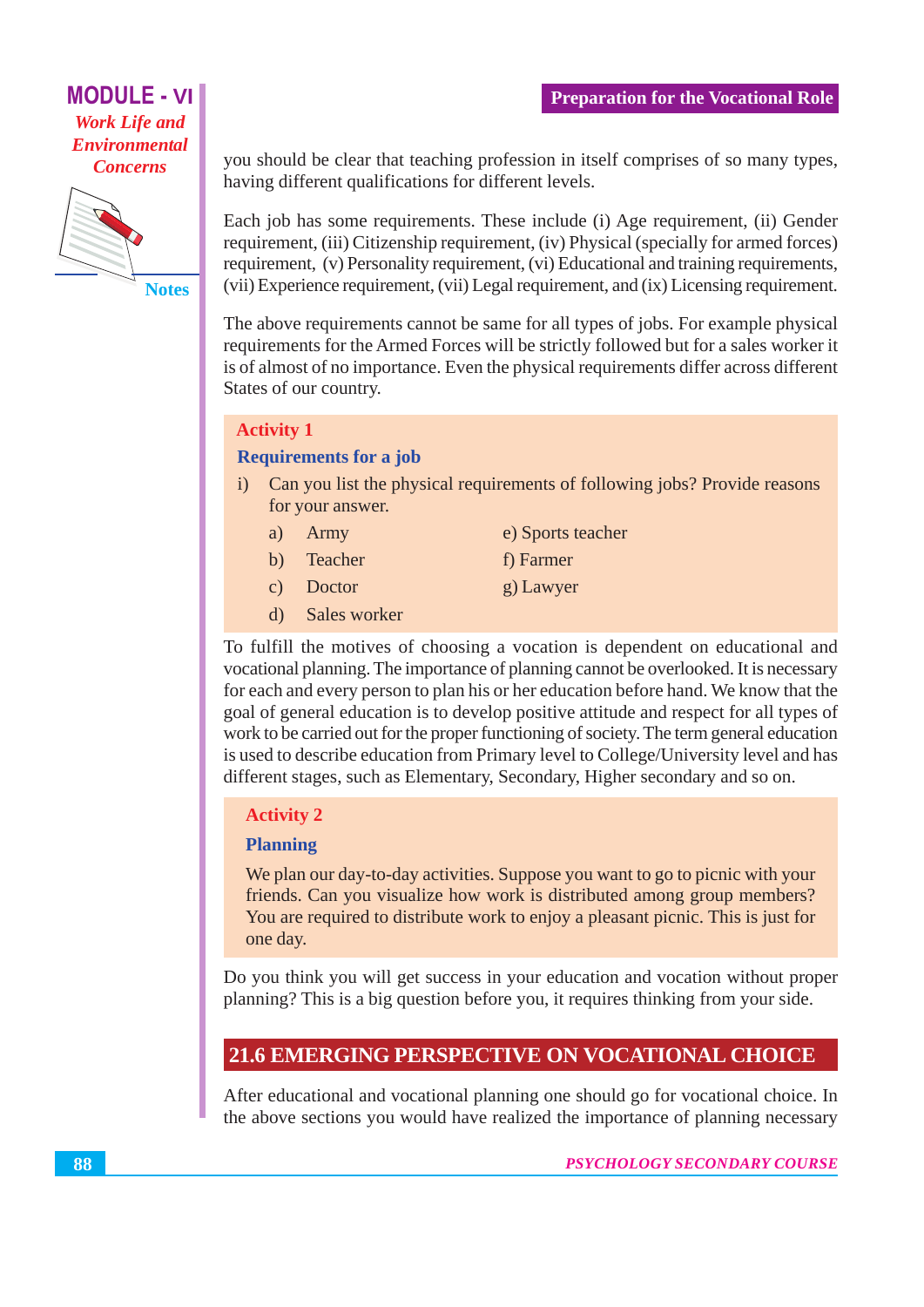for your choice, you should also know the importance of your aptitude (inborn abilities), interests and personality characteristics in choosing your vocation. Interest refers to liking and disliking about an object, institutions, job etc. For choosing a vocation, it is necessary to know one's interest. It is also essential to know aptitude and personality. Before making vocational choice one should know the correlation between ability and interest, along with personality characteristics. Many measures have been developed by psychologists which help in identifying one's interest. The counselor can be helpful in providing a clear picture of your interest, he will also be able to tell about your aptitude and personality characteristics. You should also know the minimum educational qualifications required for the job. After you know of your interest area, your aptitude and your personality characteristics, you will be in a position to make a wise vocational choice. One must also remember that interest changes with time, and abilities as well as personality characterists are not entirely fixed. So, one can also make an alternative choice because, if he or she is not able to achieve the first one must try for other alternatives.

# **INTEXT OUESTION 21.3**

1. Identify the necessary aspects required to be kept in mind while deciding upon a career.

#### 20.7 CAREER CHOICE: ITS PROBLEMS & PROSPECTS

Now we will examine the issue of career choice which is a crucial task in one's life. We have already discussed the importance of planning in the last section.

There are hundreds of career options available. How do you make a career choice when you don't know what you want to do? Does it seem like an insurmountable task? Yes. You need to put some time and energy into making your decisions. To make a good career choice one must understand the following steps:

- **1.** Assess vourself: Before you can make a career choice you have to learn about yourself, your values, interest and skills, along with certain personality characteristics. There may be some careers especially suitable for you. For this you need self assessment tools, called career tests, which can only be used optimally with the help of career counselors.
- 2. Make the lists of different occupations: There are thousands of occupations. but only few can suit you. Make a short list, consisting of five to ten, in which you are more interested, circle it, think over it and write these occupations on a separate page. You can give the heading like 'occupations to explore'.
- **3. Narrow down your occupational list:** Out of various occupations, sort it out and limit to 2 or 3. Now, you must identify the different aspects of the job

#### PSYCHOLOGY SECONDARY COURSE

#### **MODULE - VI Work Life and Environmental Concerns**

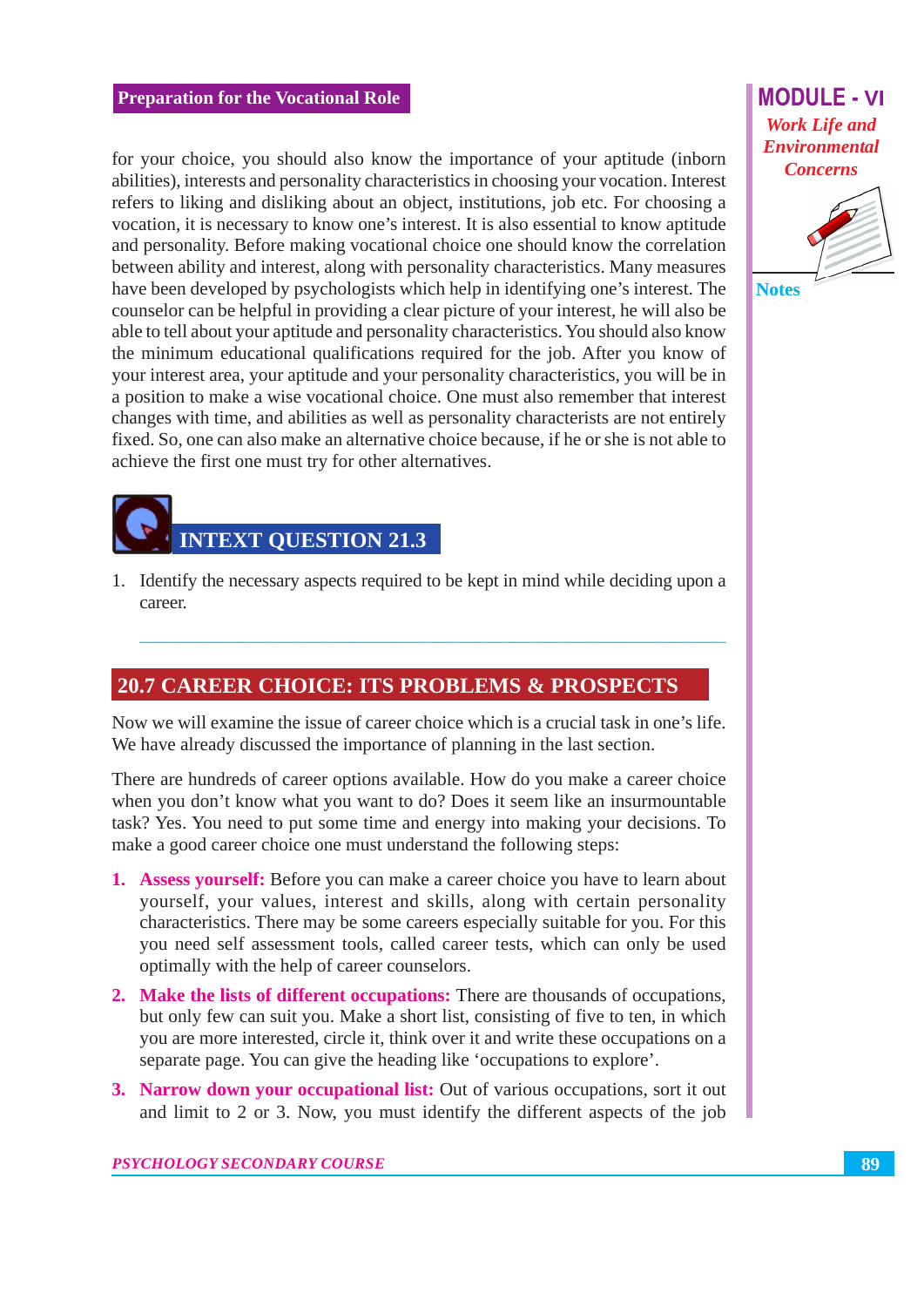

**Notes** 

description, educational qualifications requirement, inquire about the other requirements, promotional opportunities and earnings, geographical locations, job hazards etc.

- **4.** Set your goals: Now, it is expected that you have decided to go for a particular occupation. Now is the time to put a plan in place, which requires some goal setting.
- 5. Prepare an action plan: After setting the goals, you will need to decide how to reach them. For this a career action plan will guide you, as you pursue your longand short- term goals. Work hard to achieve your goal and be focussed on it.

There are certain myths about career choice, which you should always avoid while making a career choice and you should be aware about them. These are:

- $1<sub>1</sub>$ "Choosing a career is a simple task".
- 2. "A career counselor can tell, what occupation to pick."
- 3. "I cannot make a living from my hobby."
- 4. "Making a lot of money will make me happy."
- 5. "Once I choose a career. I will be stuck in it forever."
- 6. "If I change my career my skills will go waste."
- 7. "If my best friends/relatives are happy, I will be too."
- 8. "All I have to do is to pick an occupation."
- 9. "There is very little I can do to learn about an occupation, without actually working on it."

### **INTEXT OUESTION 21.4**

1. List the necessary steps for a good career choice.

## **WHAT YOU HAVE LEARNT**

- Choosing the appropriate education for a career is a process.
- The special training required in an occupation is useful for the students, who are  $\bullet$ preparing to enter into those occupations.
- Planning is important at every step in life.  $\bullet$
- Vocational planning should be done carefully.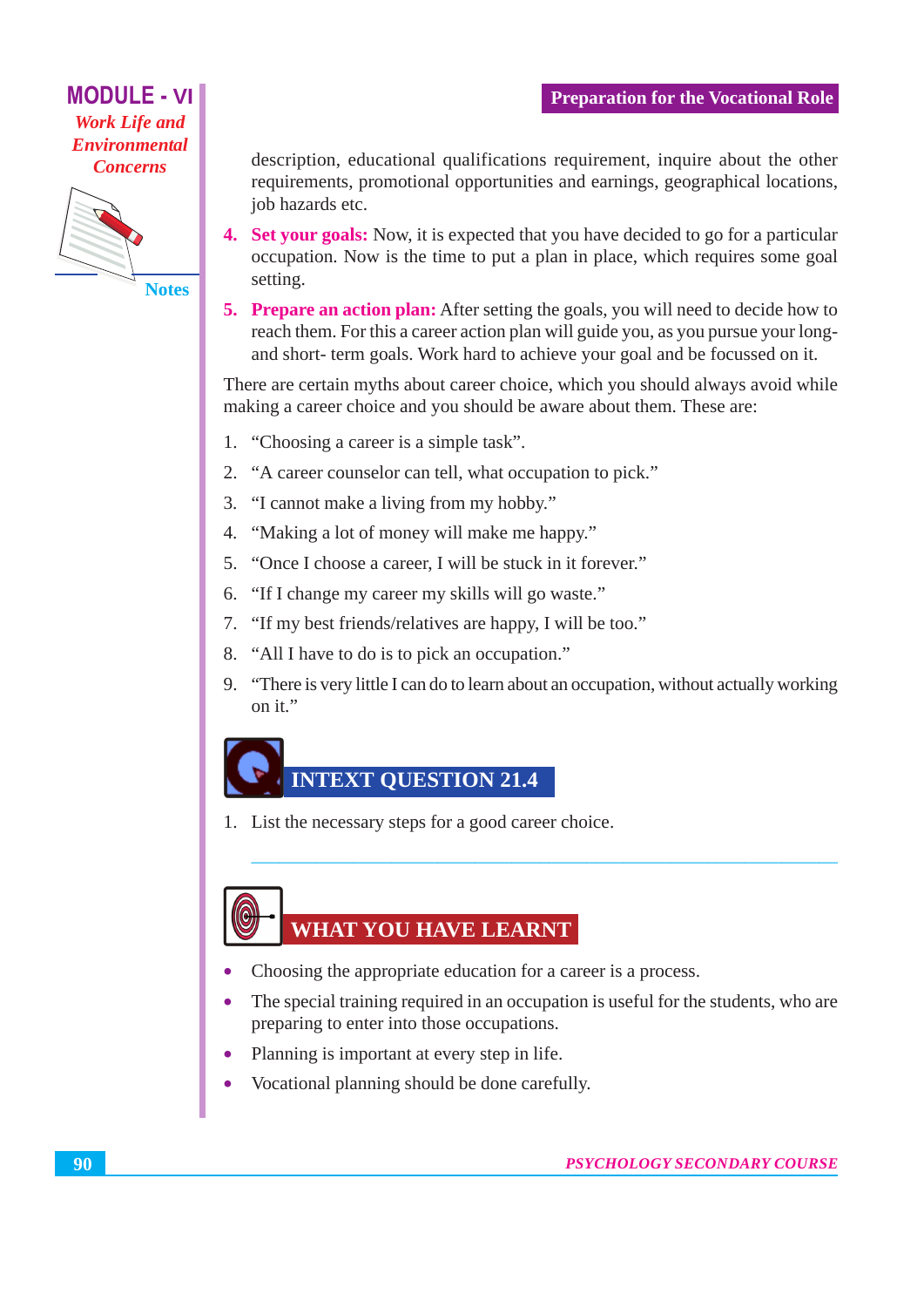- Keep in mind your abilities and personality characteristics while choosing a career.  $\bullet$
- Career building is a crucial task in one's life.
- Counselor can assist you for making a wise career choice with the help of guidance and psychological testing.

# **TERMINAL QUESTIONS**

- 1. What is the first step in career choice?
- 2. Explain the importance of career planning.
- 3. Differentiate between the terms career, vocation and occupation.
- 4. What are the various myths about career choice.



#### $21.1$

1. General education and special training.

#### 21.2

1. Special training is required for different occupations.

#### 21.3

1. Aptitude, interest patterns, personality.

#### 21.4

1. Assess yourself, list various occupations, narrow the list, set goals, prepare action plan.

#### **Hints for Terminal Ouestions**

- 1. Refer to section 21.2.
- 2. Refer to section 21.2
- 3. Refer to section 21.4
- 4. Refer to section 21.7

#### **MODULE - VI Work Life and Environmental Concerns**



#### **Notes**

**PSYCHOLOGY SECONDARY COURSE**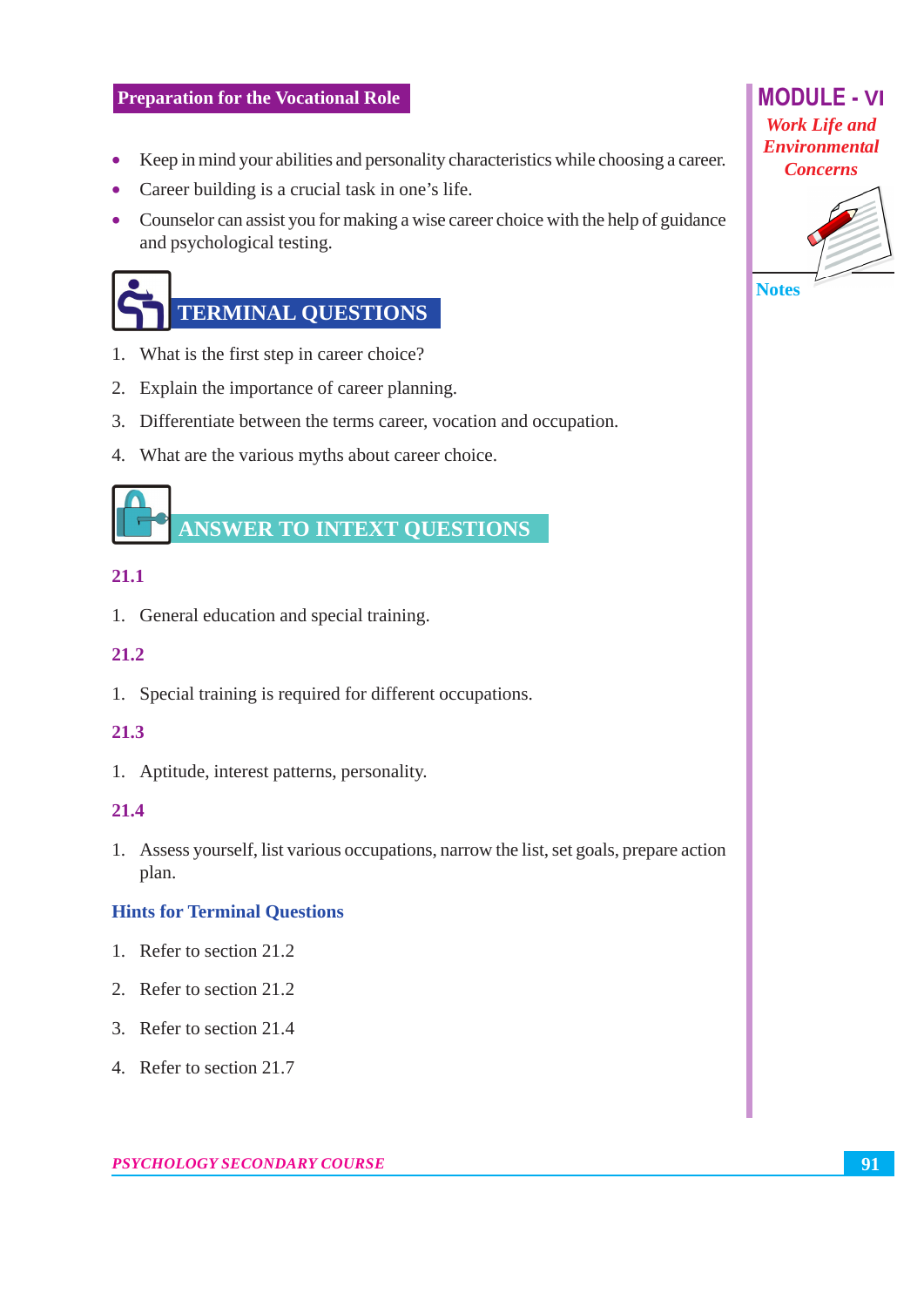

**Notes** 

#### **Activity-Find your Interest Area**

A list of ten most sought after occupation is given below. You have to express your individual preference for these occupations, which are given in pairs. With each comparison, assume that there is not difference in income or prestige. Each cell contains two occupations (a to j), compare the two and according to your preference allot scores from 0 to 4 to each of the two occupations.

For instance, you may prefer occupation "a" over "b" and accordingly you may give a score of 3 to "a" and 1 to "b". If you tend to like both equally, you prefer one a lot more and completely dislike the other; you may allot 4 and 0 respectively. If you dislike both professions, give 0 to each. Thus in each cell you have to give a minimum of 0 and maximum score of 4. You may allot 2 to each also. If on the other hand, for each pair of occupations, mark as follows.

| Engineering A | Military H       | Finance B    | Admin C          | Admin C                  |
|---------------|------------------|--------------|------------------|--------------------------|
| Finance B     | Business J       | Management E | Literary G       | Scientific I             |
| Finance B     | Literary G       | Admin $C$    | Finance <b>B</b> | Finance <b>B</b>         |
|               |                  |              |                  |                          |
| Admin. C      | Scientific I     | Artistic F   | Artist F         | Military H               |
| Admin C       | Artistic F       | Medical D    | Engineering A    | Engineering A            |
| Medical D     | Military H       | Literary G   | Management E     | Literary G               |
| Medical D     | Management E     | Management E | Engineering A    | Engineering A            |
| Management E  | Literary G       | Military H   | Artistic F       | Military H               |
|               |                  |              |                  |                          |
| Management E  | Medical D        | Artistic F   | Finance <b>B</b> | Engineering A            |
| Artistic F    | Artistic F       | Scientist I  | Literary G       | Scientist I              |
| Artistic F    | Admin C          | Literary G   | Admin C          | Finance B                |
| Literary G    | Management E     | Business J   | Military H       | Scientist I <sup>-</sup> |
|               |                  |              |                  |                          |
| Literary G    | Finance <b>B</b> | Artistic F   | Medical D        | Admin. C                 |
| Military H    | Medical D        | Business J   | Scientist I      | Business J               |
| Military H    | Engineering A    | Management D | Management E     | Finance B                |
| Scientist I   | Admin. C         | Scientist I  | Business J       | Business J               |
| Scientist 1   | Engineering A    | Medical D    | Medical D        | Engineering A            |
| Business J    | Medical D        | Military H   | Business J       | Business J               |
|               |                  |              |                  |                          |

#### **PSYCHOLOGY SECONDARY COURSE**